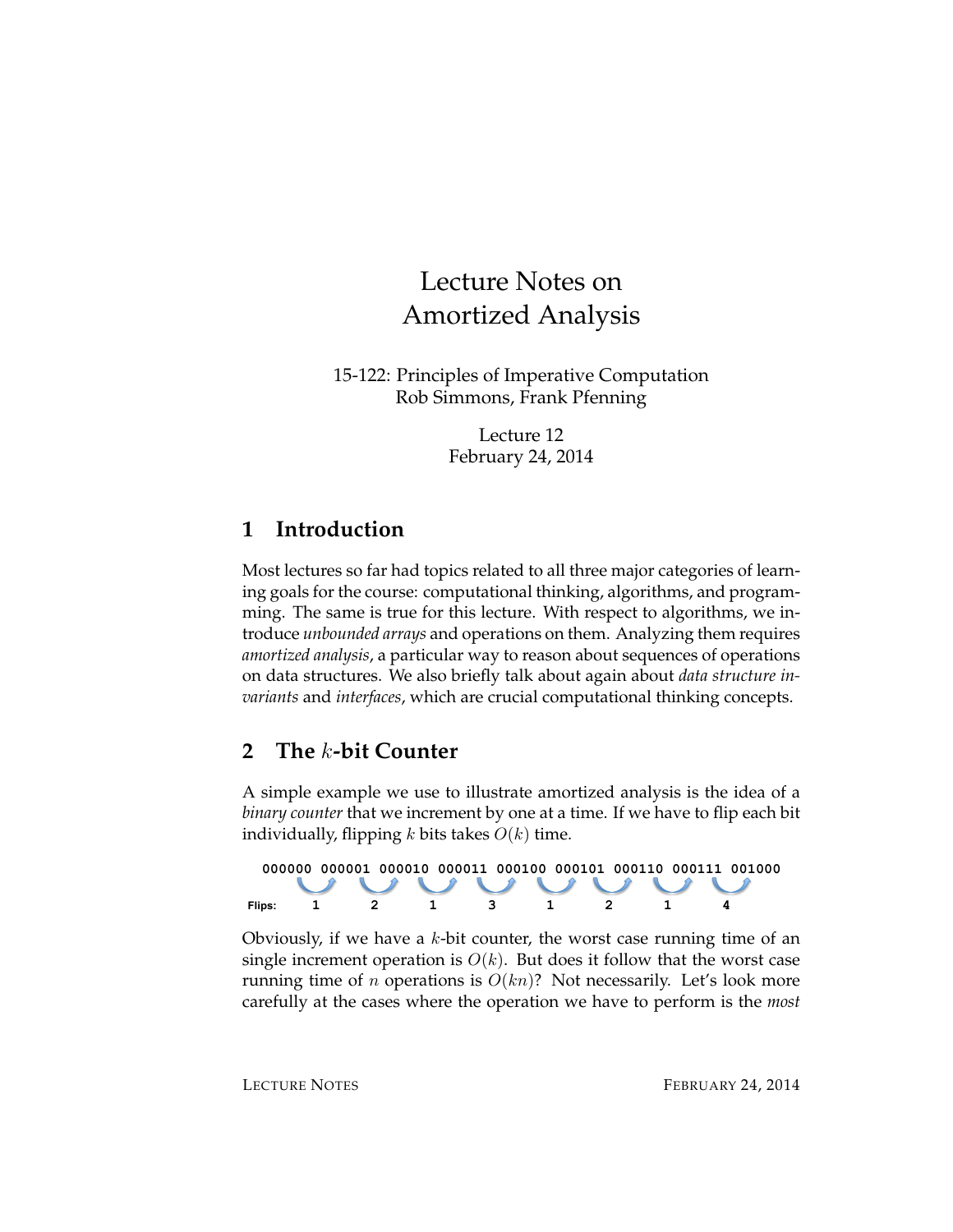*expensive operation we've yet considered:*

| 000000 000001 000010 000011 000100 000101 000110 000111 001000 |  |                            |   |                |   |    |  |    |  |  |  |  |
|----------------------------------------------------------------|--|----------------------------|---|----------------|---|----|--|----|--|--|--|--|
|                                                                |  |                            |   |                |   |    |  |    |  |  |  |  |
| Flips:                                                         |  |                            |   | 3.             |   |    |  |    |  |  |  |  |
| Total cost:                                                    |  | $\overline{\phantom{a}}$ 3 | 4 | $\overline{7}$ | 8 | 10 |  | 15 |  |  |  |  |
| Total steps:                                                   |  |                            | 3 |                | 5 |    |  |    |  |  |  |  |

We can observe two things informally. First, the most expensive operations get further and further apart as time goes on. Second, whenever we reach a most-expensive-so-far operation at step  $n$ , the total cost of all the operations up to and including that operation is  $2n - 1$ . Can we extend this reasoning to say that the total cost of performing *n* operations will never exceed  $2n$ ?

One metaphor we frequently use when doing this kind of analysis is banking. It's difficult to think in terms of savings accounts full of microseconds, so when we use this metaphor we usually talk about *tokens*, representing an abstract notion of cost. With a token, we can pay for the cost of a particular operation; in this case, the constant-time operation of flipping a bit. If we *reserve (or budget) two tokens* every time we perform any increment, putting any excess into a savings account, then we see that after the expensive operations we've looked out, our savings account contains 1 token. Our savings account appears to never run out of money.

| 000000                                                                                                                                                                                                                                                                                                                                                                                                                     |  |   |   | 000001 000010 000011 000100 000101 000110 000111 001000 |   |    |  |    |  |  |  |  |
|----------------------------------------------------------------------------------------------------------------------------------------------------------------------------------------------------------------------------------------------------------------------------------------------------------------------------------------------------------------------------------------------------------------------------|--|---|---|---------------------------------------------------------|---|----|--|----|--|--|--|--|
| $\begin{array}{c} \sqrt{2} & \sqrt{2} & \sqrt{2} & \sqrt{2} & \sqrt{2} & \sqrt{2} & \sqrt{2} & \sqrt{2} & \sqrt{2} & \sqrt{2} & \sqrt{2} & \sqrt{2} & \sqrt{2} & \sqrt{2} & \sqrt{2} & \sqrt{2} & \sqrt{2} & \sqrt{2} & \sqrt{2} & \sqrt{2} & \sqrt{2} & \sqrt{2} & \sqrt{2} & \sqrt{2} & \sqrt{2} & \sqrt{2} & \sqrt{2} & \sqrt{2} & \sqrt{2} & \sqrt{2} & \sqrt{2} & \sqrt{2} & \sqrt{2} & \sqrt{2} & \sqrt{2} & \sqrt{$ |  |   |   |                                                         |   |    |  |    |  |  |  |  |
| Total cost:                                                                                                                                                                                                                                                                                                                                                                                                                |  |   | 4 |                                                         | 8 | 10 |  | 15 |  |  |  |  |
| 2 x #steps:                                                                                                                                                                                                                                                                                                                                                                                                                |  | 2 | 3 | 4                                                       | 5 | 'n |  |    |  |  |  |  |
| Savings:                                                                                                                                                                                                                                                                                                                                                                                                                   |  |   |   |                                                         |   |    |  |    |  |  |  |  |

This is good evidence, but it still isn't a proof. To offer something like proof, as always, we need to talk in terms of *invariants*. And we can see a very useful invariant: the number of 1 bits always matches the number in our savings account! This observation leads us to the last trick that we'll use when we perform amortized analysis in this class: we associate one token with each 1 in the counter as *part of our data structure invariant*.

#### **3 Amortized Analysis With Data Structure Invariants**

Whenever we increment the counter, we'll always flip some number (maybe zero) lower-order 1s to 0, and then we'll flip a single 0 to 1 (unless we're out of bits in the counter). No matter how many lower-order 1 bits there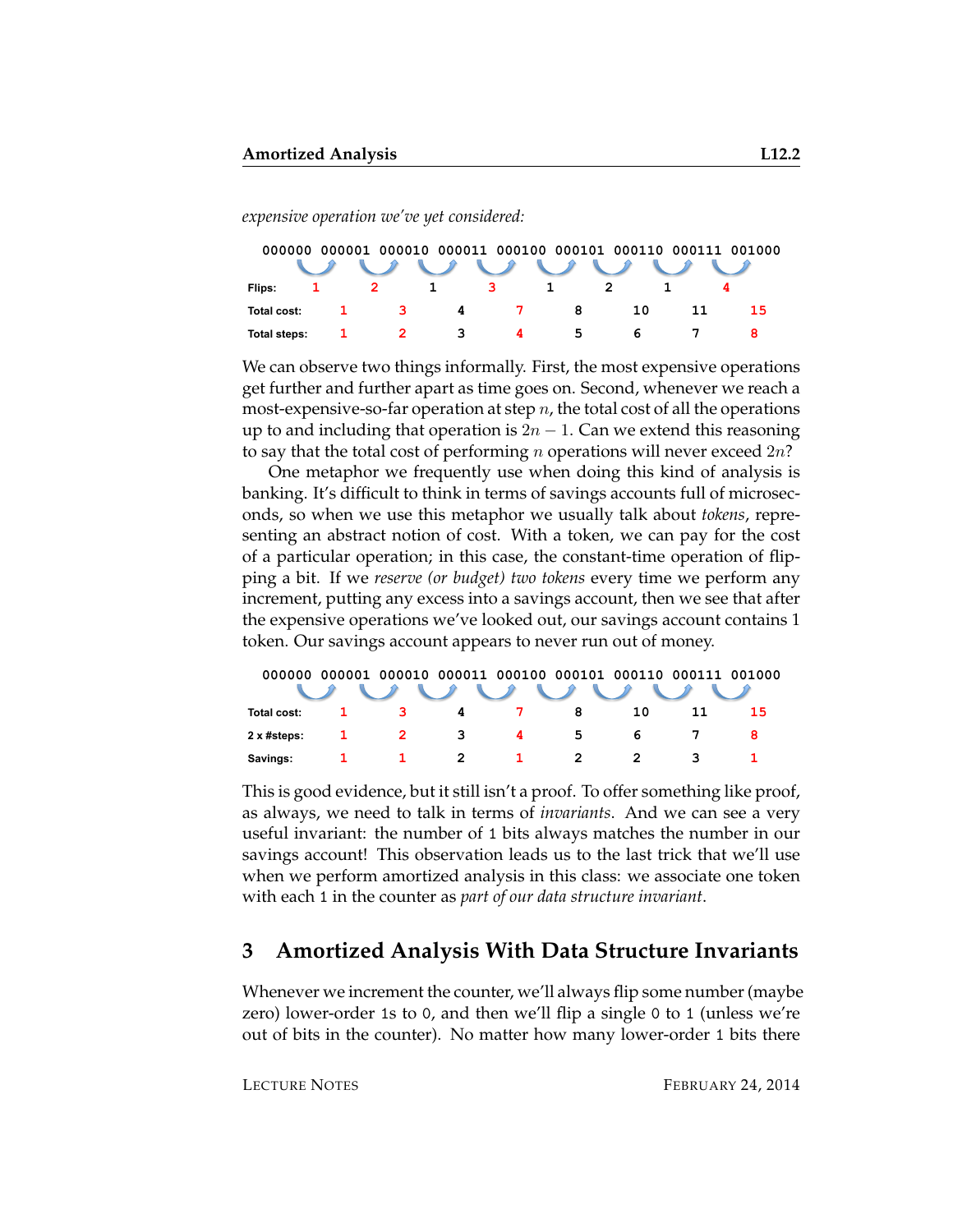are, the flipping of those low-order bits is paid for by the token associated with those bits. Then, because we're always gaining 2 more tokens whenever we perform an increment, one of those tokens can be used to flip the lowest-order 0 to a 1 and the other one can be associated with that new 1 in order to make sure the data structure invariant is preserved. Graphically, *any* time we increment the counter, it looks like this:



(Well, not every time: if the counter is limited to  $k$  bits and they're all 1, then we'll flip all the bits to 0. In this case, we can just throw away or lose track of our two new tokens, because we can restore the data structure invariant without needing the two new tokens. In the accounting or banking view, when this happens we observe that our savings account now has some extra savings that we'll never need.)

Now that we've rephrased our operational argument about the size of savings as data structure invariant that is always preserved by the increment operation, we can securely say that, each time we increment the counter, we need to reserve exactly two tokens. This means that a series of  $n$  increments of the  $k$ -bit counter, starting will the counter is all zeroes, will take time in  $O(n)$ . We can also say that each individual operation has an *amortized running time* of 2 bitflips, which means that the amortized cost is in  $O(1)$ . It's not at all contradictory for bitflips to have an amortized running time in  $O(1)$  and a worst-case running time in  $O(k)$ .

In summary: to talk about amortized running time (or, more generally, the amortized *cost*) of operations on a data structure, we:

- 1. Invent a notion of *tokens* that stand in for the resource that we're interested in (usually time);
- 2. Specify, for any instance of the data structure, how many tokens need to be held in reserve as part of the data structure invariant;
- 3. Assign, for each for operation we might perform on the data structure, an amortized cost in tokens;
- 4. Prove that, for any operation we might perform on the data structure, the amortized cost plus the tokens held in reserve as part of the data structure invariant suffices to restore the data structure invariant.

LECTURE NOTES FEBRUARY 24, 2014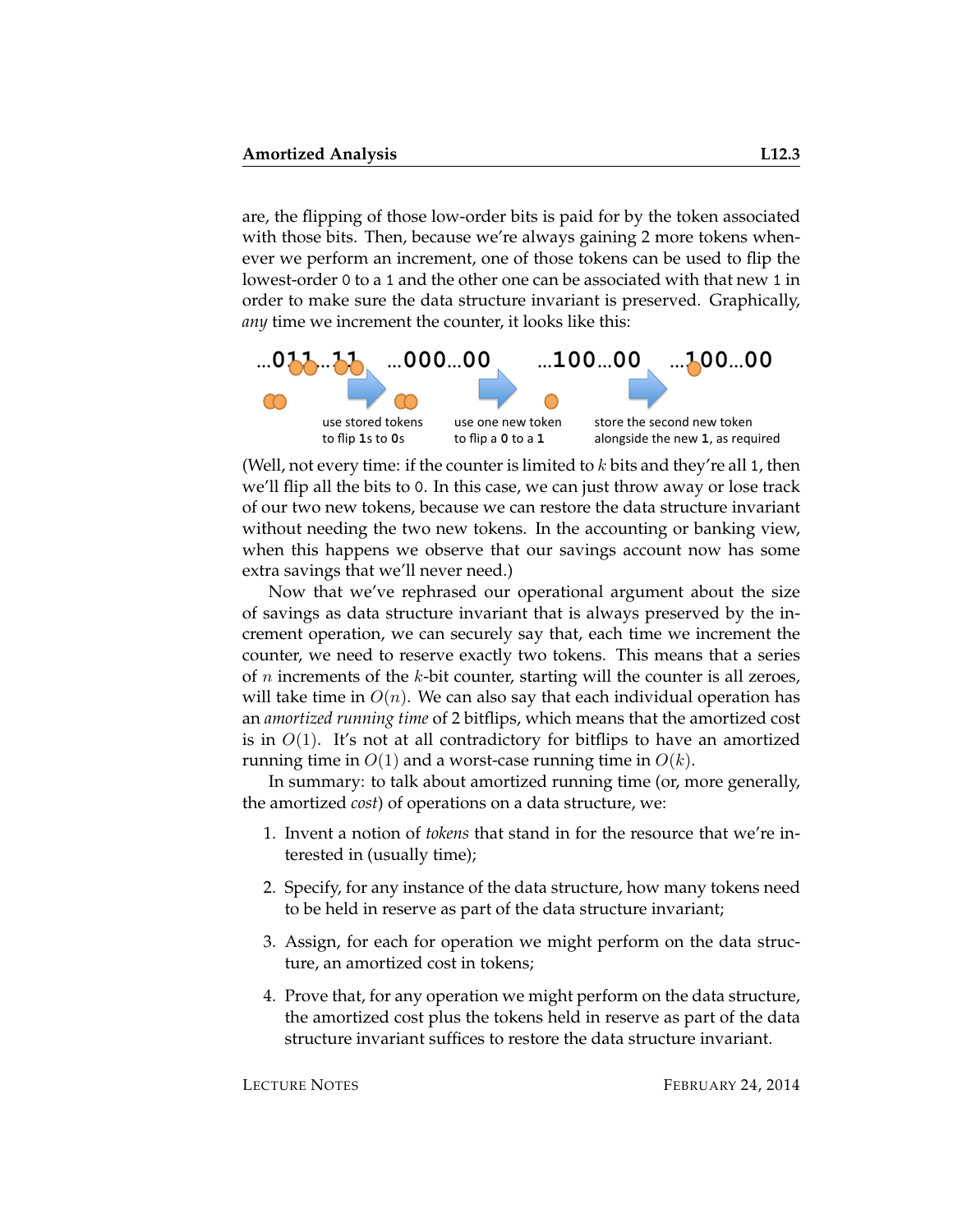This analysis proves that, for any sequence of operations on a data structure, the cumulative cost of that sequence of operations will be less than the sum of the amortized cost of those operations. Even if some of the operations in that sequence have high cost (take a long time to run), that will be at least paid for by other operations that have low cost (take a short time to run).

This form of amortized analysis is sometimes called the *potential method*. It is a powerful mathematical technique, but we'll only use it for relatively simple examples in this class.

#### **4 Unbounded Arrays**

In the second homework assignment, you were asked to read in some files such as the *Collected Works of Shakespeare*, the *Scrabble Players Dictionary*, or anonymous tweets collected from Twitter. What kind of data structure do we want to use when we read the file? In later parts of the assignment we want to look up words, perhaps sort them, so it is natural to want to use an array of strings, each string constituting a word. A problem is that before we start reading we don't know how many words there will be in the file so we cannot allocate an array of the right size! One solution uses either a queue or a stack.

The array interface that we discussed before doesn't seem like it would work, because it requires us to bound the size of the array – to know in advance how much data we'll need to store:

```
// typedef ______* arr_t;
typedef struct arr_header* arr_t;
int arr_len(arr_t A)
  /*@requires A != NULL; @*/;
arr_t arr_new(int size)
  /*@requires 0 <= size; @*/
  /*@ensures \result != NULL; @*/
  /*@ensures arr_len(\result) == size; @*/;
string arr_get(arr_t A, int i)
  /*@requires A != NULL; @*/
  /*@requires 0 \leq i && i \leq \arcsin(\Lambda); @*/;
```
LECTURE NOTES FEBRUARY 24, 2014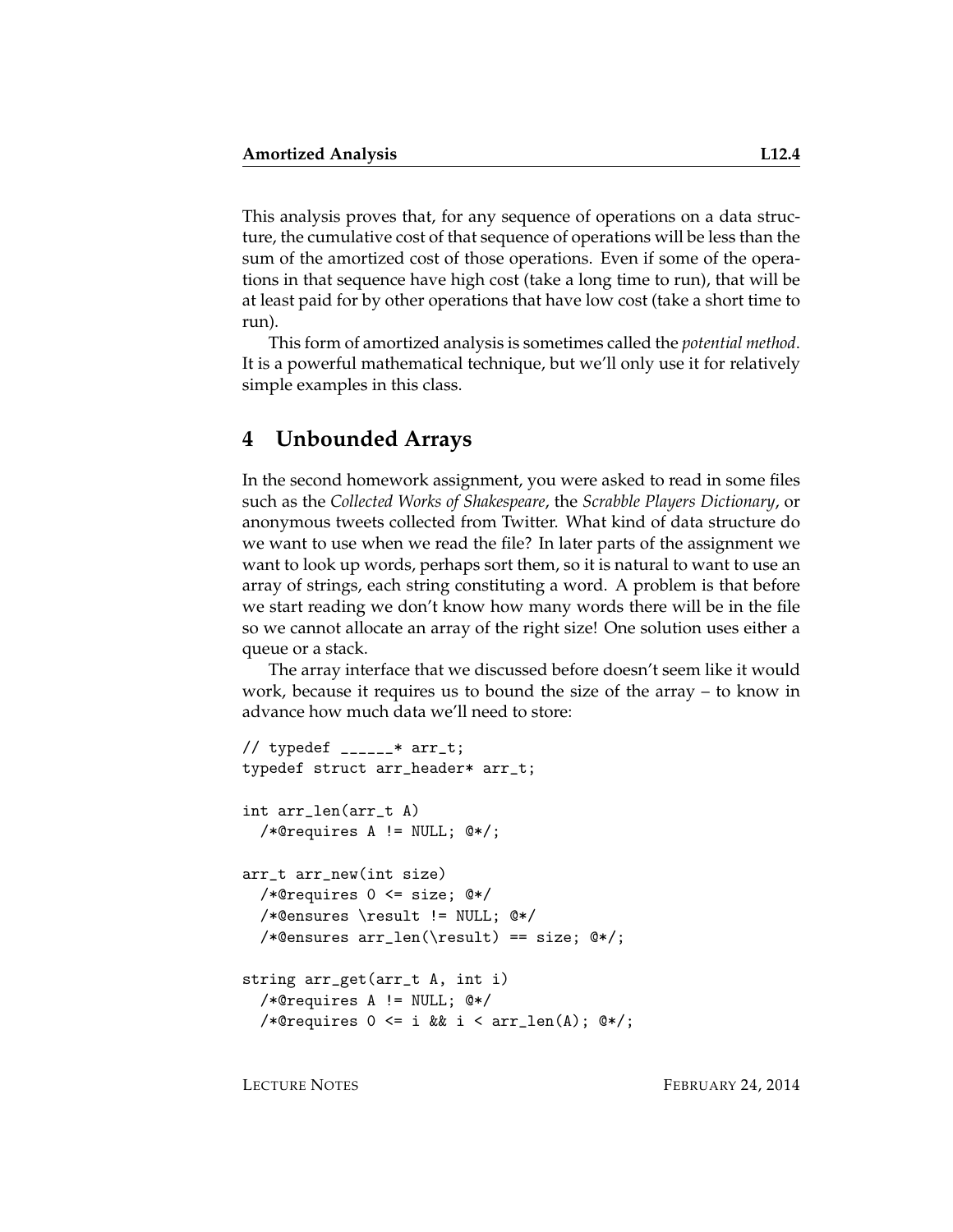```
void arr_set(arr_t A, int i, string x)
  /*@requires A != NULL; @*/
  /*@requires 0 \leq i & i \leq \arctan(A); @*/;
```
It would work, however, if we had an extended interface of *unbounded arrays*, where the arr\_add(A,x) function appends x to the array index that was previous past the end of the array and incrementing the array's size so that this index is now in-bounds. There's a complementary operation, arr\_rem(A), that decreases the array's size by 1.

```
void arr_add(arr A, string x)
  /*@requires A != NULL; @*/;
string arr_rem(arr A)
  /*@requires A != NULL; @*/
  /*@requires 0 < arr_len(A); @*/;
```
We'd like to give all the operations in this extended array interface a running time in  $O(1).^{1}$  $O(1).^{1}$  $O(1).^{1}$  It's not practical to give  $\texttt{arr\_add(A,x)}$  a worst case running time in  $O(1)$ , but with a careful implementation we can show that is possible to give the function an amortized running time in  $O(1)$ .

#### **5 Implementing Unbounded Arrays**

Our original implementation of an interface for C0 arrays had a struct with two fields: the data field, an actual array of strings, and a limit field, which contained the length of the array. This limit was what we returned to the user when they asked for the length of the array.

While it wouldn't work to have a limit that was *less* than the array length we are reporting to the user, we can certainly have an array limit that is greater than the length we're report to the user: we'll store this smaller number in the size field.

```
typedef struct arr_header arr;
struct arr_header {
 int size; /* 0 <= size && size < limit */
 int limit; /* 0 < limit */
```
<span id="page-4-0"></span><sup>&</sup>lt;sup>1</sup>It's questionable at best whether we should think about  $arr$  new being  $O(1)$ , because we have to allocate  $O(n)$  space to get an array of length n and initialize all that space to default values. The operating system has enough tricks to get this cost down, however, that we usually think of array allocation as a constant-time operation.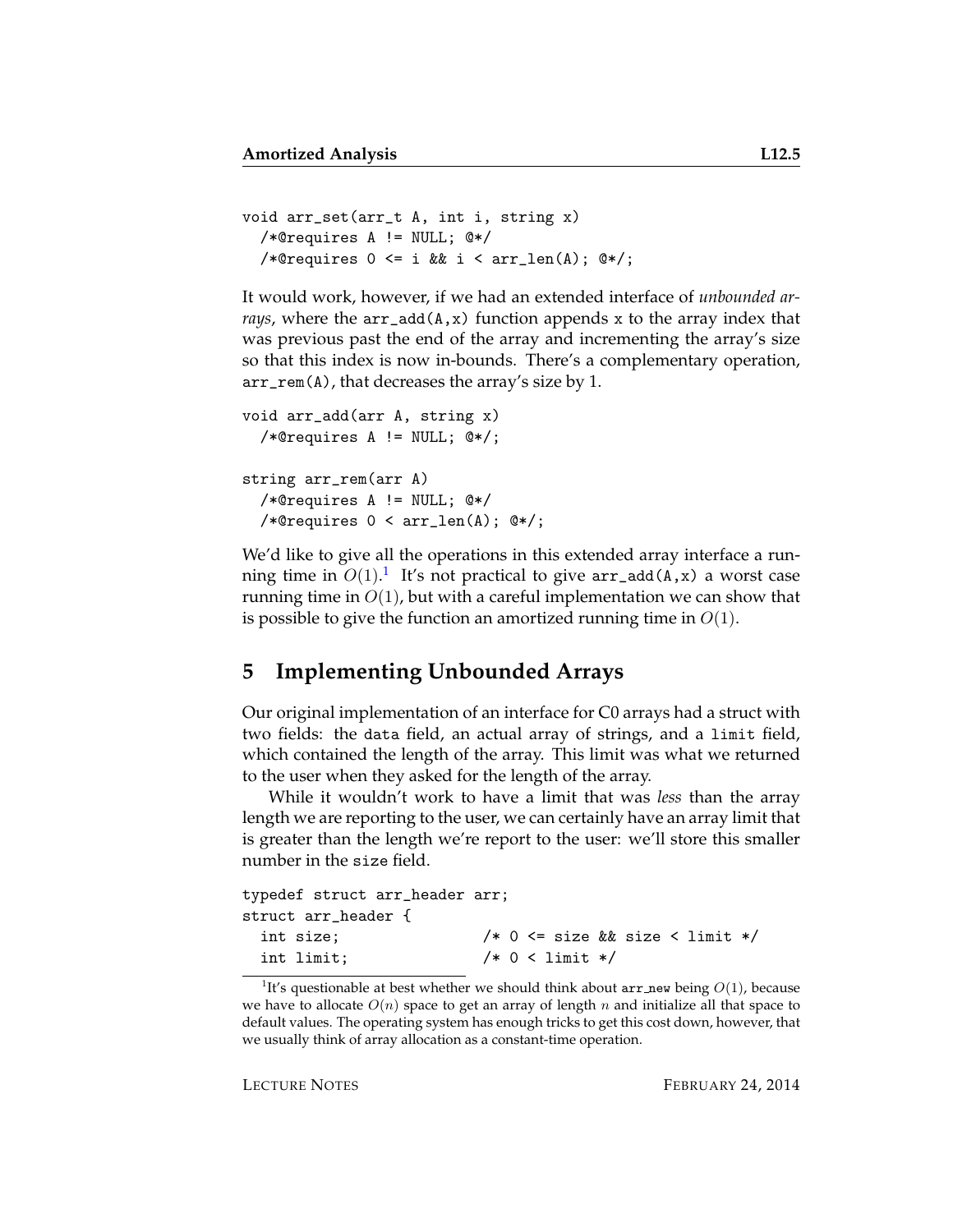```
string[] data; /* \left(\frac{data}{} == limit */};
int arr_len(arr* A)
//@requires is_arr(A);
//@ensures 0 <= \result && \result <= \length(A->data);
{
 return A->size;
}
```
If we reserve enough extra room, then most of the time when we need to use arr\_add to append a new item onto the end of the array, we can do it by just incrementing the size field and putting the new element into an already-allocated cell in the data array.



The images to the left above represent how the data structure is actually stored in memory, and the images in the thought bubbles to the right represent how the client of our array library can think about the data structure and after a arr\_add operation.

The data structure invariant sketched out in comments above can be turned into an is arr function like this:

```
bool is_arr_expected_length(string[] A, int limit) {
 //@assert \length(A) == limit;
 return true;
```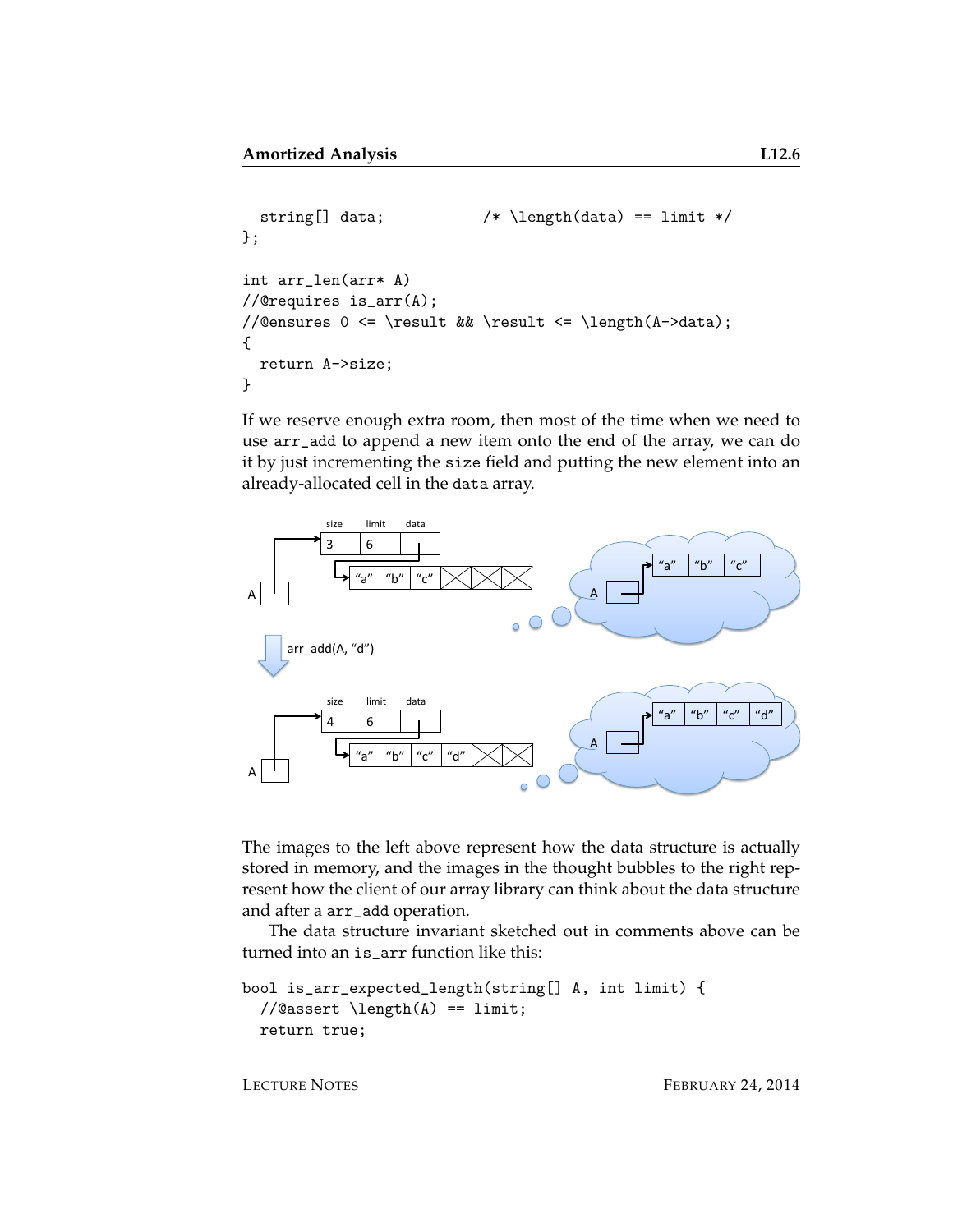```
}
bool is_arr(arr* A) {
  return A != NULL
    && is_arr_expected_length(A->data, A->limit)
    && 0 <= A->size && A->size < A->limit;
}
```
Because we require that the size is strictly less than the limit, we can always implement arr\_add by storing the new string in A->data[A->size] and then incrementing the size. But after incrementing the size, we might violate the data structure invariant! We'll use a helper function, arr\_resize, to resize the array in this case.

```
void arr_add(arr* A, string x)
//@requires is_arr(A);
//@ensures is_arr(A);
{
  A->data[A->size] = x;
  (A->size)++;arr_resize(A);
}
```
The arr\_resize() function works by allocating a new array, copying the old array's contents into the new array, and replacing A->data with the address of the newly allocated array.

```
void arr_resize(arr* A)
//@requires A != NULL && \length(A->data) == A->limit;
//@requires 0 < A->size && A->size <= A->limit;
//@ensures is_arr(A);
{
  if (A->size == A->limit) {
    assert(A->limit < int_max() / 2); // Can't handle bigger
    A \rightarrowlimit = A \rightarrowsize * 2;
  } else {
    return;
  }
  //@assert 0 <= A->size && A->size < A->limit;
```
LECTURE NOTES FEBRUARY 24, 2014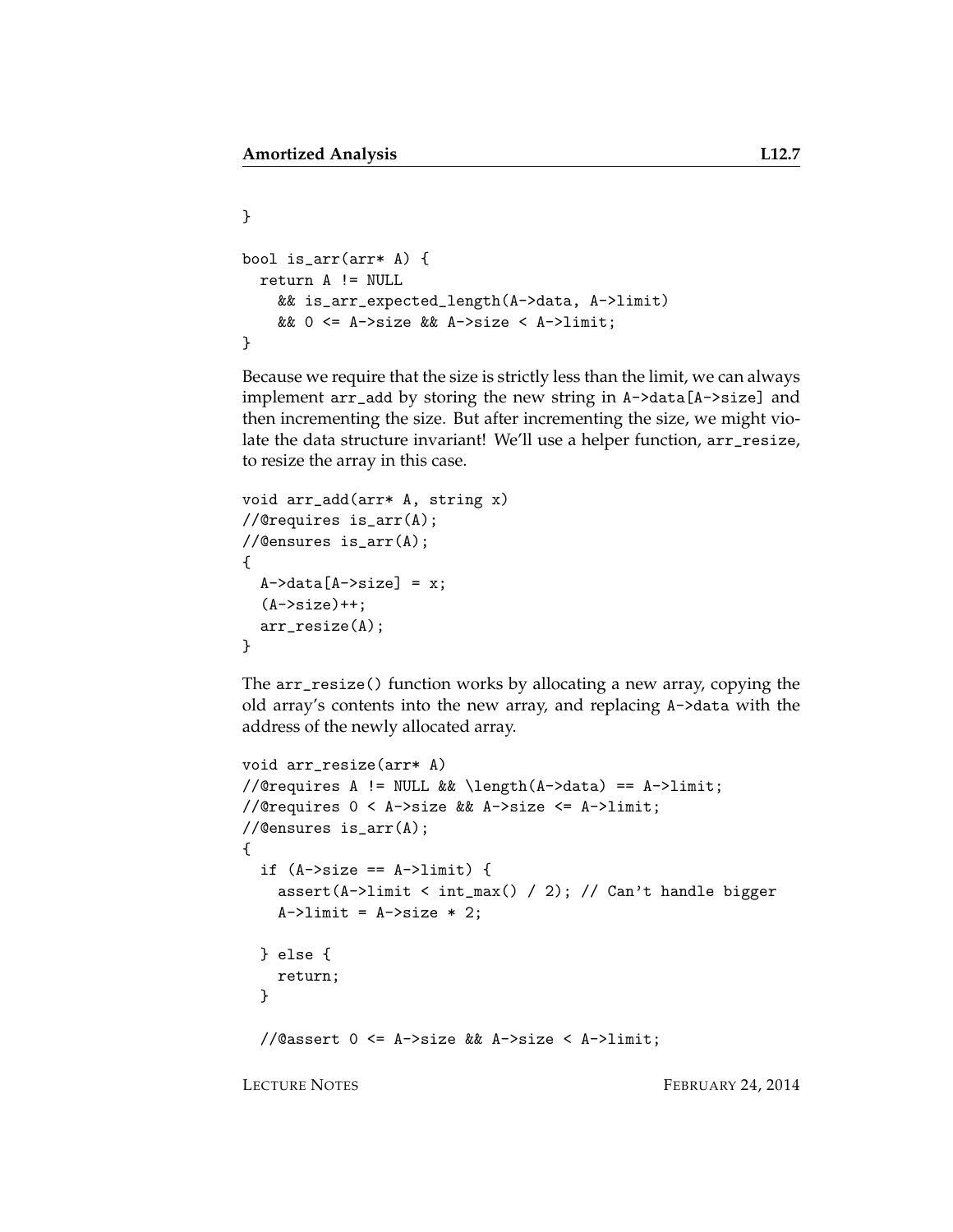```
string[] B = alloc_array(string, A->limit);
  for (int i = 0; i < A->size; i++)//@loop\_invariant 0 <= i && i <= A->size;
  {
    B[i] = A - \lambda \text{data}[i];}
  A->data = B;
}
```
The assertion assert  $(A-)$ limit < int\_max() / 2) is there because, without it, we have to worry that doubling the limit in the next line might overflow. *Hard asserts* like this allow us to safely detect unlikely failures that we can't exclude with contracts but that we don't want to encode into our interface.

### **6 Amortized Analysis for Unbounded Arrays**

Doubling the size of the array whenever we resize it allows us to give an amortized analysis concluding that every arr\_add operation has an amortized cost of *three* array writes. Because array writes are our primary notion of cost, we say that one token allows us to write to an array one time.

Our data structure invariant for tokens is that, whenever we are using a cell in the *second half of the array*, we need to store two tokens alongside that cell. Every call to arr\_add uses one token to write an element into the array; if that new element is in the second half of the array, we store two tokens. alongside that newly-in-use cell. Thus, budgeting three tokens for each arr\_add operation suffices to preserve the data structure invariant in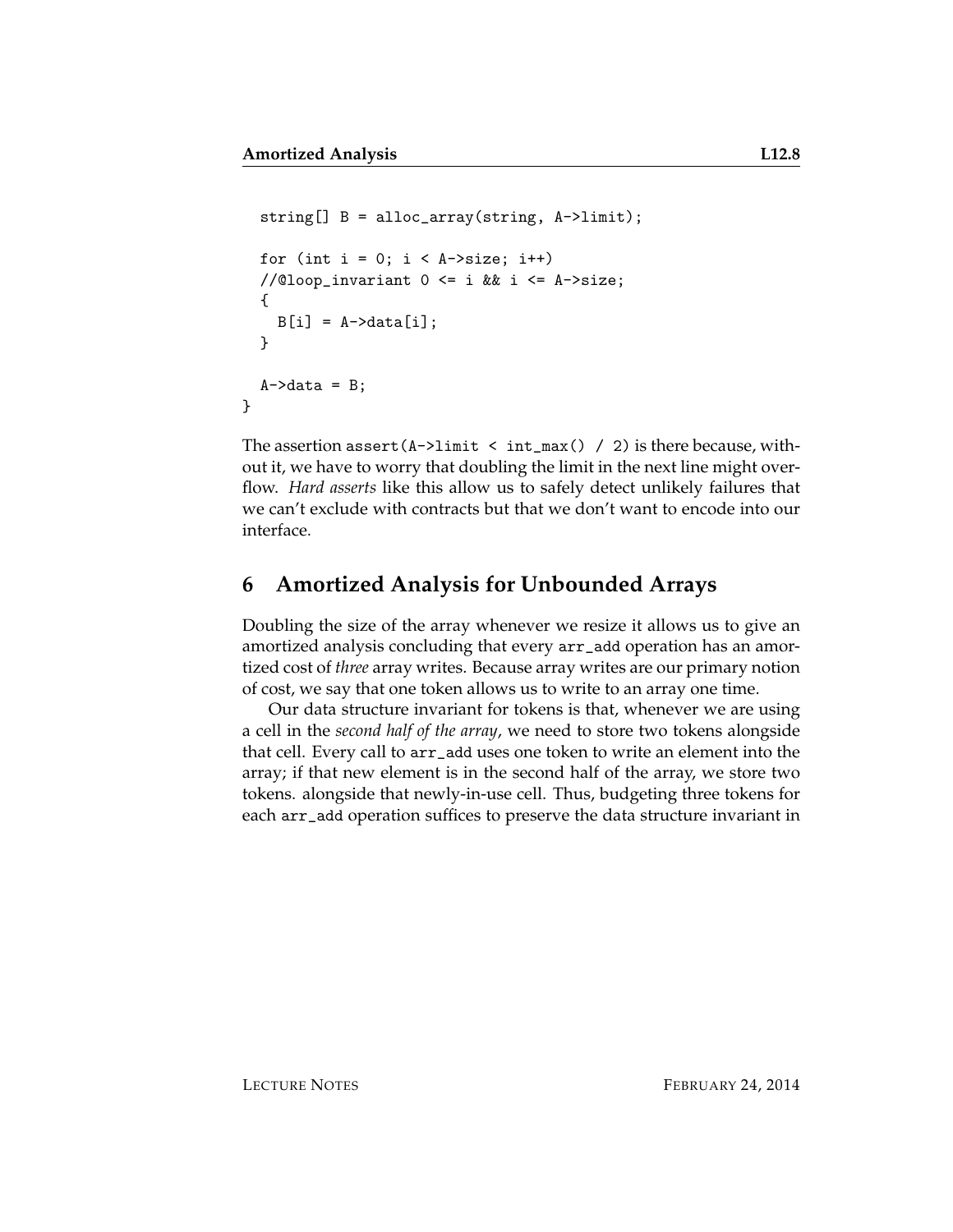every case that doesn't cause the array to become totally full.



In the cases where the addition does completely fill the array, we need to copy over every element in the old array into a new, larger array in order to preserve the A->size < A->limit data structure invariant. This requires one write for every element in the old array. We can pay for each one of those writes because we have two stored tokens in exactly half of the old array – which is the same as having one token for each cell in the old array.



After the resize, exactly half the array is full, so our data structure invariant for tokens doesn't require us to have any tokens in reserve. This means that the data structure invariant is preserved in this case as well.

This establishes that the amortized cost of arr\_add is three array writes. We do things that aren't array writes in the process of doing  $arr\_add$ , but the cost is dominated by array writes, so this gives the right big-O notion of (amortized) cost.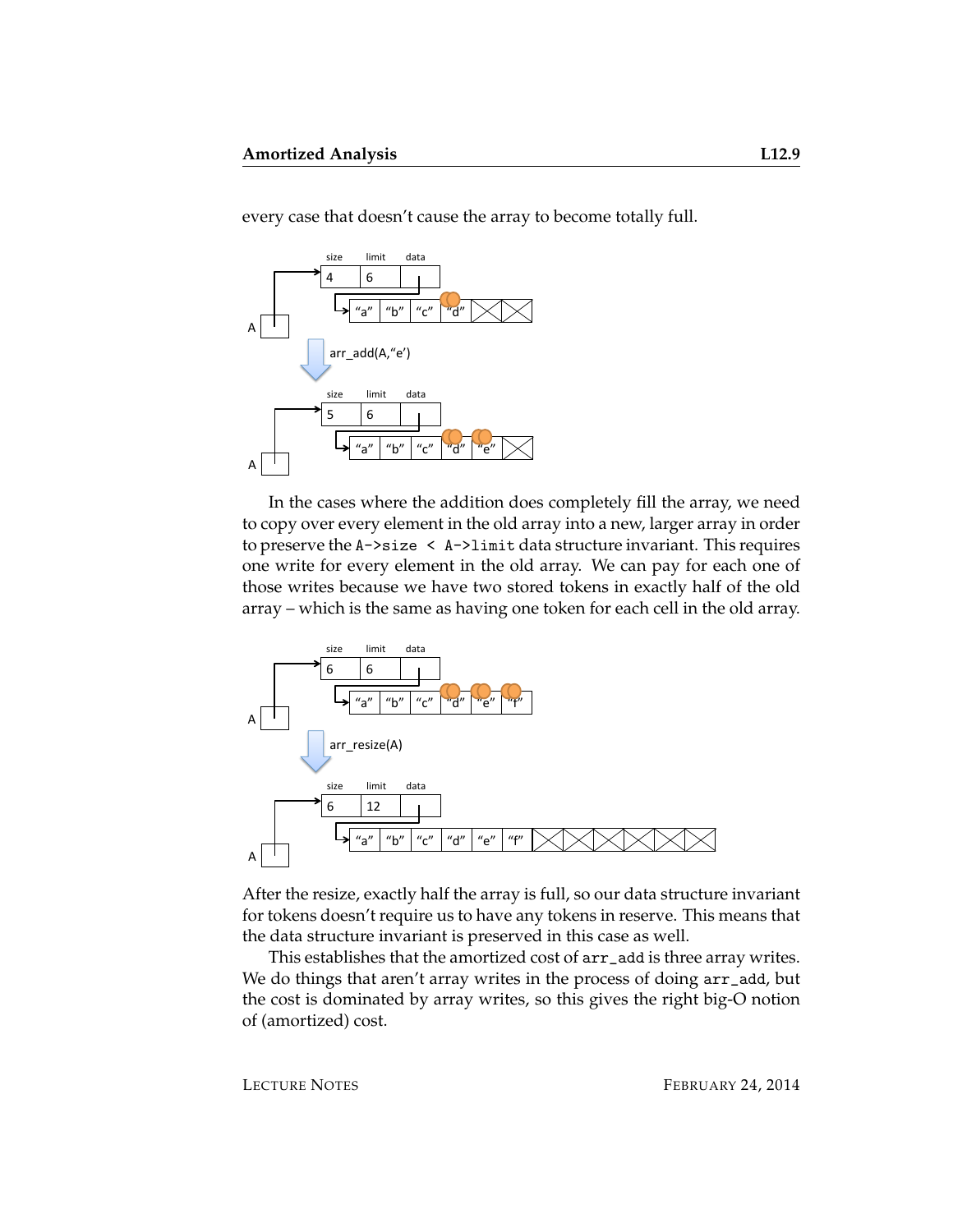## **7 Shrinking the array**

In the example above, we only re-sized our array to make it bigger. We could also call arr\_resize(A) in our arr\_rem function, and allow that function to make the array either bigger or smaller.

```
string arr_rem(arr* A)
//@requires is_arr(A);
//@requires 0 < arr_len(A);
//@ensures is_arr(A);
{
  (A->size) --;string x = A - \text{data}[A - \text{size}];
  arr_resize(A);
  return x;
}
```
If we want arr\_rem to take amortized constant time, it will not work to resize the array when A is less than half full. An array that is exactly half full doesn't have any tokens in reserve, so it wouldn't be possible to pay for halving the size of the array in this case. In order to make the constanttime amortized cost work, the easiest thing to do is only resize the array when it is less than *one-quarter* full. If we make this change, it's possible to reflect it in the data structure invariant, requiring that A->size be in the range  $[A-\lambda 1imit/4, A-\lambda 1imit)$  rather than the range  $[0, A-\lambda 1imit)$  that we required before.

In order to show that this deletion operation has the correct amortized cost, we must extend our data structure invariant to also store tokens for ever unused cell in the left half of the array. (See the exercises below.) Once we do so, we can conclude that *any* valid sequence of n operations (arr\_add or arr\_rem) that we perform on an unbounded array will take time in  $O(n)$ , even if any single one of those operations might take time proportional to the current length of the array.